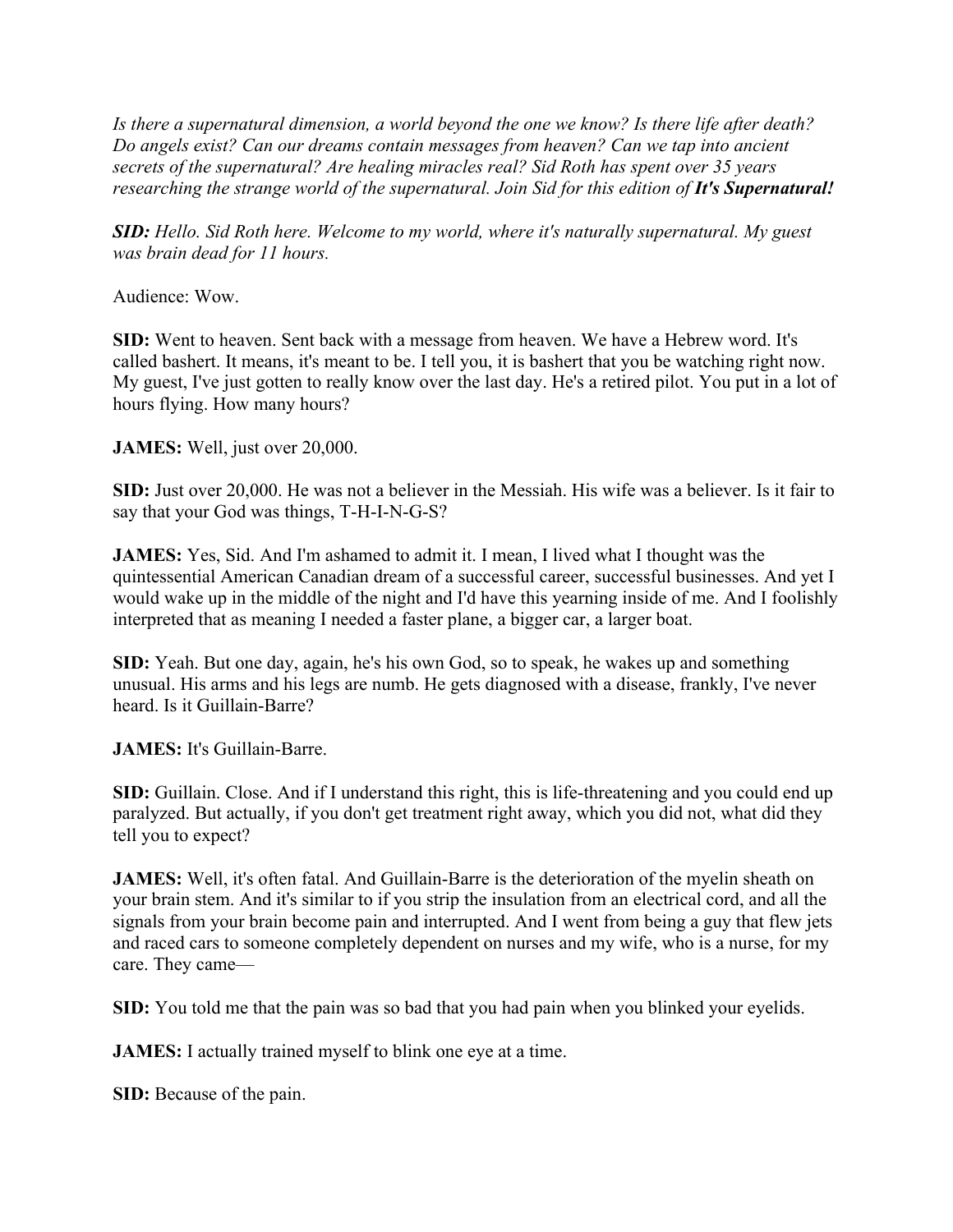**JAMES:** Because every blink of my eye was pain. Not just in my eyes, but throughout my whole body. My whole nervous system had been interrupted by this incredible debilitating disease.

**SID:** And all of a sudden the pain gets so bad that you take a whole bottle of pain medicine. I mean, but didn't you realize that could be fatal?

**JAMES:** Sid, it was a gradual thing. And yet to give me some semblance of normalcy, some ability to sleep two or three hours a night, I began to take more of the medication than I should have. And I was trying to get up the energy to get out of the truck and inspect the field that I was trying to sell, and I saw a vial of prescription medication. I should have known. All I was consumed with was stopping the pain.

**JAMES:** As I took the last of the medication that evening and I'm facing the setting sun for some reason, I didn't plan it that way, all of a sudden my feet began to burn as though they were in fire. My hands and fingertips started to burn. And as that burning sensation made its way up my body and in my arms toward my chest, I knew that I had done something truly catastrophic. And it was then that I said the first three of the six words that I believe are responsible for me being here today, along with the prayers of my family. And in that last instant in my consciousness, I looked at the setting sun and I raised my hand and I remember it was shaking violently. I cried out, "God, forgive me."

God, forgive me.

**JAMES:** I cried out from a part of me that I didn't even know existed. Not out of fear. I'd faced death a couple of times as a pilot. Never flinched. But I had this overwhelming sense in those last nanoseconds of my life that I had wasted this beautiful life that the creator had given me, and I had never honored Him for that life. And I was just trying to express my sorrow for not having led a better life.

**SID:** After that prayer, which is half of the prayer that got you back, what do you remember?

**JAMES:** And suddenly I became aware that the horrific pain that I had endured for all those years, since the onslaught of the Guillain-Barre, was gone. I felt more alive than I had ever felt before. And the pain was gone. I felt so great I slid out of the truck. I walk about 15 feet away. And I'm feeling as though a heavy wet overcoat has been taken off from me and all the pain has gone with it. And then I look back at the truck and there's someone in my truck. And I'm absolutely enraged. Who would dare get in my truck? And not only that, he's sleeping on the steering wheel. The moment when I realized that the guy in the truck was me was truly earthshattering.

**SID:** The next thing that happened, you are flying but there's no airplane.

**JAMES:** Finally, I'm saving on fuel. But I begin to rise. I can look through the rear window of the truck and see my body sloped over the wheel. I'm over the truck. I can look down in the bed of the truck, Sid, and see my toolbox. And being a former pilot, I'm a good judge of altitude. And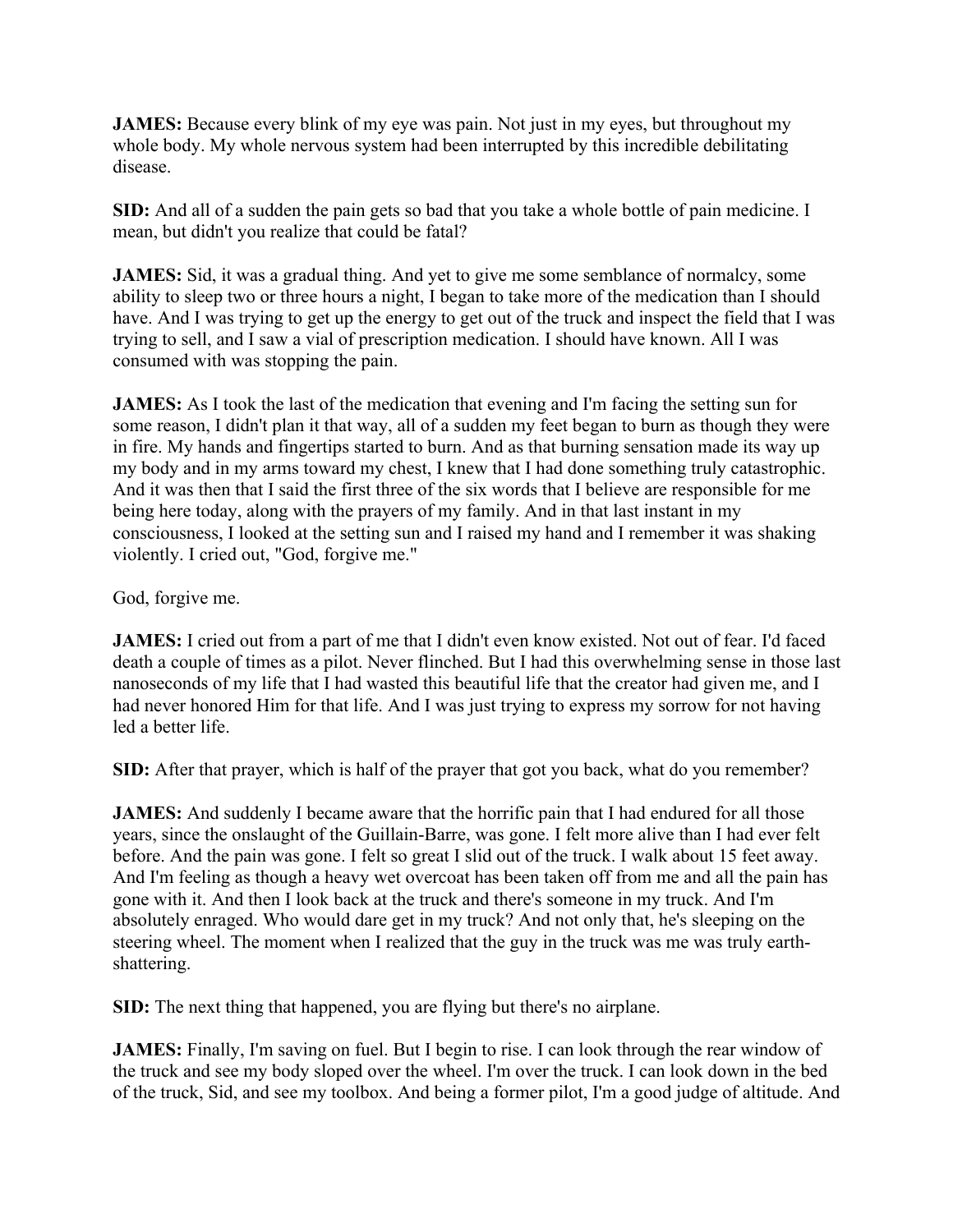I'm at suddenly 100 feet, 200 feet. I'm drifting slowly backwards and I'm rising. I'm rising. And I am terrified. I can look out over the countryside. I—

**SID:** I'll tell you what. Hold that thought. He finds himself in a very unusual place, almost a crossroads between heaven and hell. When we come back, we'll find out what he did about it. He actually heard hell and demons calling him by his name. Be right back.

*We'll be right back to It's Supernatural. [music] [commercial] [music] We now return to It's Supernatural.*

**SID:** Well, our people are on the edge of their seat right now. So, you start going up and it sounds, I've heard this story from others before, sort of like a tunnel you're going through. What is this?

**JAMES:** When I got to about 1200 feet, I tilted my head back and this beautiful golden circle appeared in the sky. And then the center filled with gold. It opened and suddenly it was as though I had put all the thrusters on the jet engines. I went zipping into this tunnel of light, which I'm sure many people have heard of. And I'm traveling at tremendous speed. I'm leaning back at about 45 degrees. I have incredible sensation of speed, but typically you feel the wind in your face.

**JAMES:** There was no wind and there was no rushing noise of the sound of travel and no jet engines and tremendous speed. I'm guessing Mach 1, possibly. And within a very quick period of time, I recognize that there's a brilliant light at the end of this tunnel. I come to it. It's covered in mist. I step out because I feel the tunnel closing behind me. I put my foot down. The mist cleared. I look down and I can't believe it. I am standing on the most incredible green grass you could ever imagine. I now know where the saying comes from, "The grass is always greener on the other side." I—

**SID:** You're talking about heaven. I've been told the colors are—

**JAMES:** It's greener than any green we have here. If we have a spectrum of colors on earth, heaven has 10,000 times 10,000 more. It is a feast for the eyes.

**SID:** Okay. But then you see some darkness.

**JAMES:** I look up from that beautiful grass that radiated light from underneath my feet and there's as though a dividing line, a median has been drawn in front of me. To the right there's this beautiful mist-colored field. The mist is laying over it. We pilots call it ground effect. There's beautiful flowers showing through it. But then to the left of that line, Sid, it was so different. Because that beautiful green grass went from green to brown to scorched to black, and then dropped off in a crevasse. And I stepped forward and looked down into this coal-black blackness. And then I saw something like a dim light at the bottom, like a light of fire, red fire.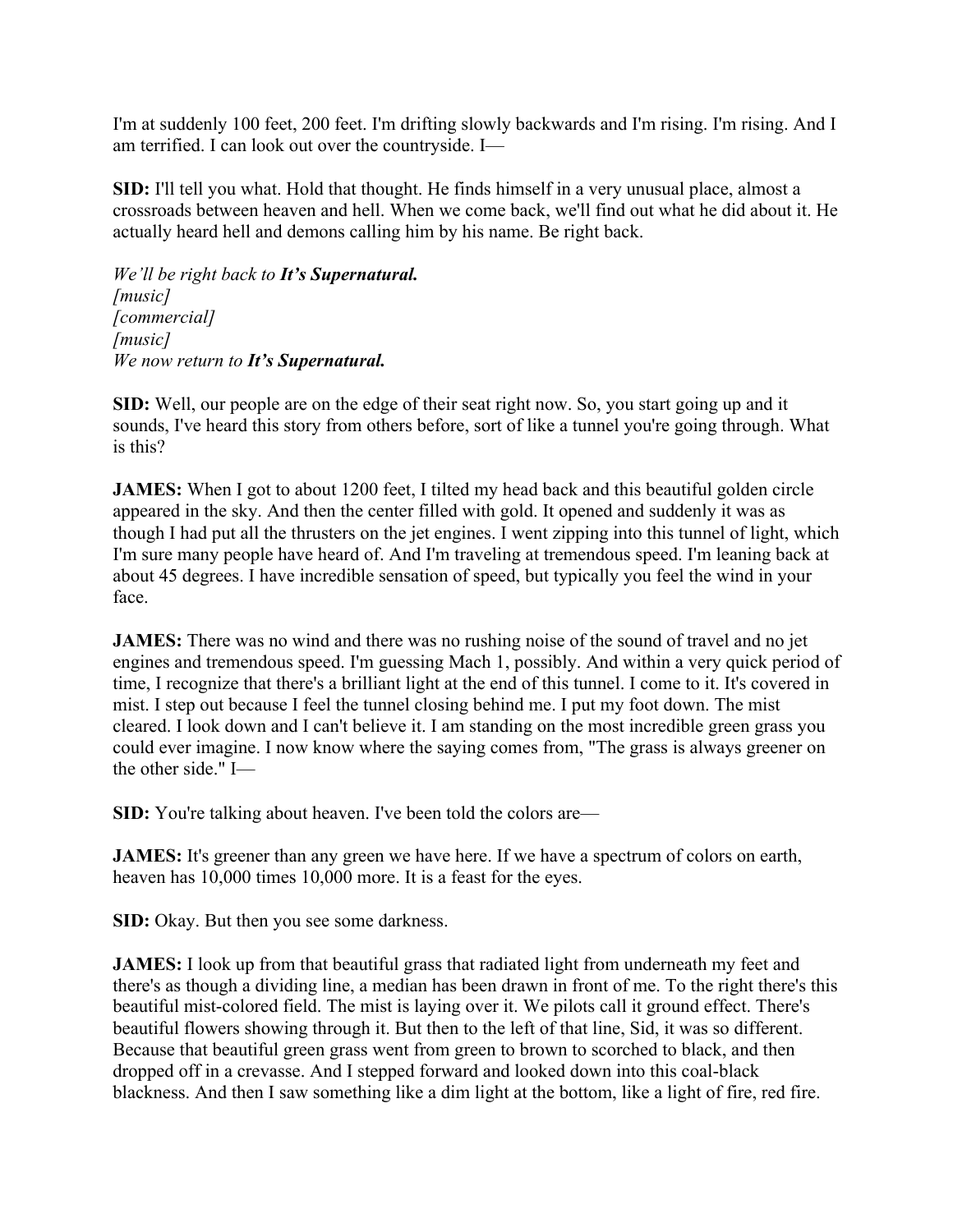And suddenly I heard the strangest sound, like two massive iron doors opening and screeching on hinges that had not been used in a long time. And suddenly emerging from those doors was the most hideous creature you could ever imagine.

**JAMES:** Hollywood could never duplicate what I saw. So I'm looking. I see this thing coming out and suddenly I'm assailed by this horrific smell that comes out of that pit, an odor of death and decay and of things long dead, things that should never see the light of day. And it gazed up at me. And when it's fiery eyes looked at me, it started to make its way up the wall of that pit. But its body, Sid, was formed of like a rolling mass of dark cloud with a face on it. And I heard the most horrific things, something screaming within the body of this creature. And then what absolutely horrified me was I heard my name, my name, being called. This creature knew me. It knew me and it was coming for me. And I was terrified. I mean, I'd love to tell you I stood there and wanted to do battle.

**JAMES:** I was terrified. And it reared up out of that pit over me and the most hideous face imaginable, massive in its size, snarled at me. And there was this feeling of an anticipation of glee, that it couldn't wait to get its claws on me. And I was so horrified, I turned from the darkness toward the light. We are creatures of the light and I automatically turned toward the light. And when I did, I sensed this creature, its breath on the back of my neck, the stench of its breath, and I felt a sharp claw moved down my back. And it was at that point, remember I said there are six words and the prayers of my family that make it possible for me to be here today. And the first three words I cried out in the truck, "God, forgive me." In my absolute terror, and I had no reason to expect any help from God, I turned myself toward that mist with that creature breathing up my back and I lifted both hands and I cried out, "God, help me."

## Help me.

**JAMES:** "Help me." And Sid, instantly three stars appeared in that mist like distant points of light, but coming rapidly toward me. And I focused on them to keep my mind off what was snarling behind me because I could hear the saliva from his jaws dropping on the ground behind me. And I concentrated on those lights. They came so rapidly, Sid. Incredible speed. My pilot instincts took over. I was afraid they were going to make too fast a landing, but they did a beautiful job. They took form. They were angels. As they approached me, this beautiful light flooded over me. It went beyond me and struck that creature. And when the light of the angel struck the creature, it scrambled back down in that hole like a rat running for cover. God had heard the cry of someone that had never turned to Him in his life.

**SID:** When we come back, I want Jim to share about what Jesus, as well as the angels, have: transferable, sticky love. I've never heard about sticky love. Have you?

*We'll be right back to It's Supernatural. [music] [commercial] [music] We now return to It's Supernatural.*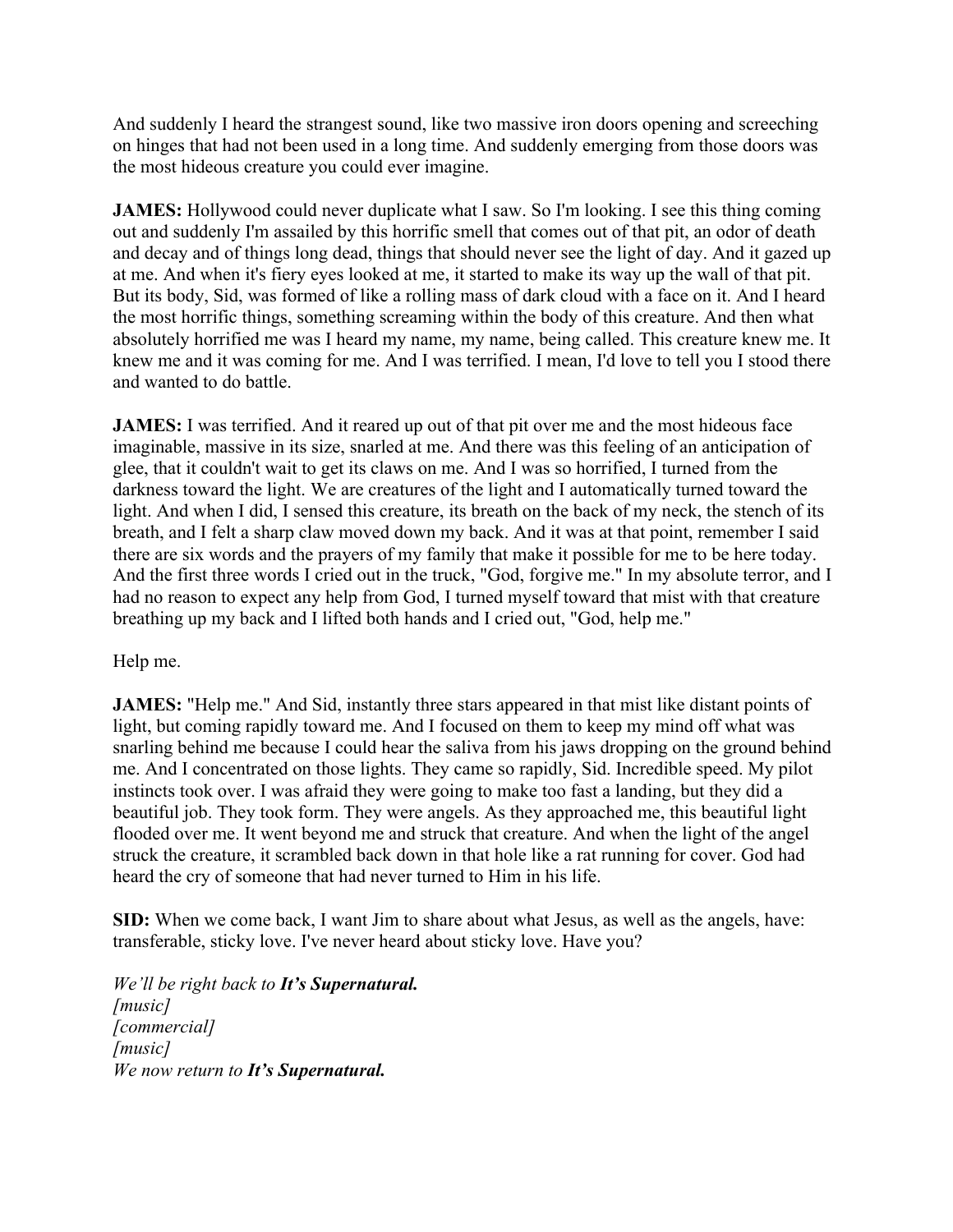**SID:** There is so much that this man experienced. But when I was reading about your experience, I was reading the chapter on sticky love. Tell me about that.

**JAMES:** The sticky love of God.

**SID:** Yeah.

**JAMES:** The angels came forward and they spoke to me through thought transference. And as they put their wing around me and held me close, I felt so safe and protected. And I reached out to touch the angel's arm. And Sid, when I did, I felt I had been impolite in doing that, and so I pulled my hand back. And when I did, the light of the angel's body clung to my hand till I got it back about six to 10 inches and then let go and went into its body. And that's why I tell people every chance I get, "The love of God is sticky. It wants to cling to you."

**SID:** And you told me that God was in process of replacing all your selfishness, all your greed, all your lust, for love. Explain that.

**JAMES:** I don't think a human, a soul or a spirit, can go through this experience and not be profoundly changed. And I feel as though I have been truly born again.

**JAMES:** Not only have I come back from the grave, my soul has come back from despair. My spirit has found God again, and I will be eternally grateful.

**SID:** Tell me about the hall of knowledge.

**JAMES:** Heaven, you have to suspend all that you've been taught about physics and gravity and time and linear space and spatial references. They simply do not exist in heaven. But I was shown the holy city. I mean, these incredible buildings of light. Not hewn from stone, Sid, but hewn from blocks of light that exuded this warmth and love. And I saw the halls of knowledge, the halls of music, the halls of learning, the halls of everything that you wanted to learn about the mysteries of God.

**SID:** Halls of…..

**JAMES:** And then they showed me the nursery. The nursery, Sid. I think it speaks to the compassion of our God that little souls that are aborted, God gathers their spirit back and they're raised in the nursery in heaven.

Audience: Oh, wow.

**SID:** Tell me about the size of your book of life.

**JAMES:** I'm ashamed to talk about it, but in the hall of records they keep a record of everything that you've done in and with your life. And it's not to create an I gotcha moment. It's for when you are shown the book of your life. And when the angel pulled mine out of his robe and opened it for Jesus to read, I was absolutely shamed and mortified that all I had to show for a life lived,